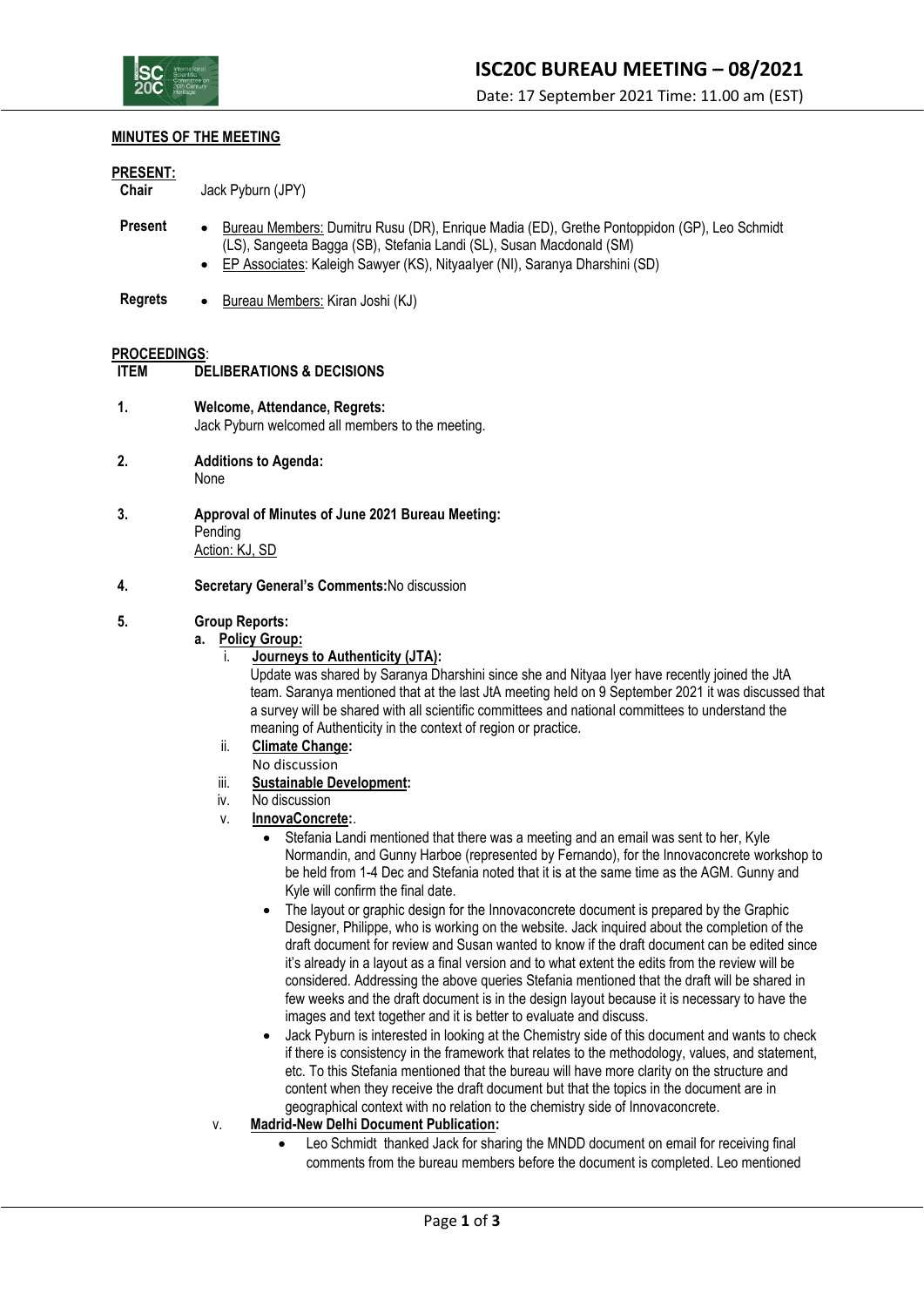

that this review would be the last opportunity for the bureau to share any comments before the document is finalized for publication. Furthermore, he said that all comments will be considered and incorporated by Maria who is working on the document.

Susan Macdonald mentioned that having the thematic framework as a leaflet/ flyer insert would be a good opportunity to relaunch on social media.

## **b. Advocacy Group:**

# i. **Heritage Alerts:**

- Quito Hotel, Ecador (Architect: Charles F. McKirahan):
	- $\circ$  Stefania mentioned that she wants to recontact the team from Ecuador. Also, she was invited to a conference in which she had participated but she hasn't heard anything further on this. Since it's 3 months now, Stefania will write an email to them with cc to JPY, KJ, and DR.
	- $\circ$  She reflected on the evaluation of the national and international significance saying that the bureau should consider examples of worldwide significance but also regional. She mentioned that some global designers are well-known like Kahn and Nervi but when the designer is globally unknown but regionally significant, we should create an opportunity to know them and their works through the heritage alerts while doing a comparative analysis.
	- o She pointed out that that the Heritage Alert process should be made easier since the bureau has limited human resources and hence the number of heritage alerts should be restricted to 20 sites per year.
- Kala Academy, India (Architect: Charles Correa): Saranya shared on chat that the Statement of Global Significance is in progress and it will be shared next month by ICOMOS India via the nominator Charles Correa Foundation.
- Hotel Roses du Dadès M'Gouna,Morocco:No discussion
- Hotel National, Chișinău, Moldova**:** 
	- o Jack mentioned that Dumitru has requested the Bureau to vote on the matter regarding the preparation of the Heritage Alert for Hotel National, Chișinău, Moldova. Jack mentioned that the ISC20c has written a letter of support to the ICOMOS Moldova and has not received any acknowledgment yet.
	- o Dumitru opined that the Letter from ISC20c was not sufficient and that the ISC20c needs to support the publication of the final heritage alert on the ICOMOS website. He mentioned this site was used as a case study for the Global Summer School for Heritage Alert organized by the ICOMOS board in August 2021. Moreover, Dumitru hopes that the ISC20c letter can be shared with the Moldova Parliament to which Stefania mentioned that this is unprecedented. The matter was discussed at length by the bureau members with regards to understanding the International and Regional Significance of the National Hotel and it was decided that Stefania will work with Dumitru in preparing a detailed Letter of Support. The ISC20c letter can be attached with the letter from the National Committee of Moldova to avoid any misunderstanding with the National Committee of Moldova.
	- o Citing an example in Japan, Enrique Madia mentioned that international significance is subjective to the site/ building. Susan commented (in the chat) that, *"based on the information to date it seems to be the building is of National significance - I cannot assess if it's regional - possibly - international seems difficult to make the case".* Enrique asked Dumitru to share the letter so that he can garner support from AIA and SIKA.
	- o Leo supported the idea of a letter by Stefania and Dumitru and mentioned that as a committee we should support groundwork and this is about support for visibility. \
	- o Jack reflected on the Heritage Alert aspect where the Bureau needs to take a call on the limitations of the bureau in terms of human resources and quick turnaround on the preparation of the Heritage Alerts.
- ii. **World Heritage Advisory:** No discussion.
- iii. **WM Watch:** No discussion
- iv. **Heritage Applause:** No discussion